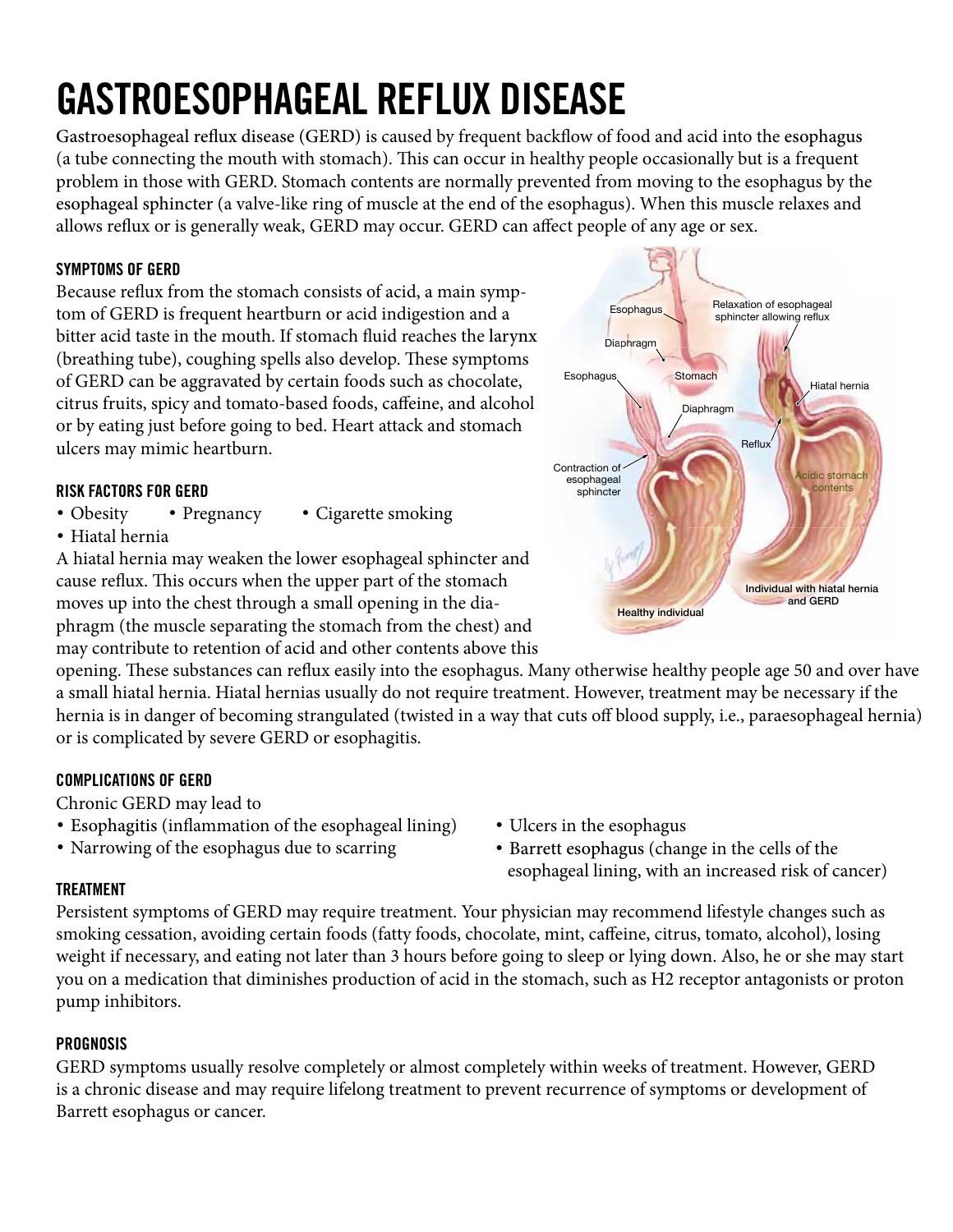# Stomach Acid Reflux Stomach Acid Reflux Swifted Religions and  $\frac{1}{\text{Avol}}$  and  $\frac{1}{\text{Avol}}$  and  $\frac{1}{\text{Avol}}$  and  $\frac{1}{\text{Avol}}$  and  $\frac{1}{\text{Avol}}$  and  $\frac{1}{\text{Avol}}$  and  $\frac{1}{\text{Avol}}$  and  $\frac{1}{\text{Avol}}$  and  $\frac{1}{\text{Avol}}$  and  $\frac{1}{\text{Avol}}$  and  $\frac{1}{\text{Avol}}$  and

#### **Stomach acid reflux is a common problem.**

Your doctor may recommend that you avoid foods and drinks that are known to make stomach acid reflux worse. These include fatty foods, alcohol, chocolate, caffeinated drinks (such as coffee, tea, soda), peppermint, spearmint, and spices. If you are overweight, dieting may also help.

It's alright to drink cranberry juice, apple juice diluted with water and herbal teas (except peppermint and spearmint). Drink lots of water.

**Coffee Substitutes:** Postum; Coffree (Swiss blend of chicory, figs, wheat, malted barley & acorns)

#### **Foods & Drinks to Avoid**

- 1 Fatty foods
- 2 Alcohol
- 3 Chocolate
- 4 Coffee, tea, caffeinated soft drinks (decaffeinated coffee still has some caffeine)
- 5 Peppermint & spearmint
- 6 Spices & vinegar
- 7 Citrus fruits & juices
- 8 Tomatoes & tomato sauces

#### **Other Anti-Reflux Measures**

- 1 Don't eat or drink for 2 hours before going to bed
- 2 Avoid lying down after meals
- 3 Elevate the head of your bed 6 inches (Use a bed wedge from any surgical supply store)
- 4 Don't wear tight clothing around your abdomen
- 5 Avoid straining, weight lifting, prolonged bending, constipation
- 6 Lose weight (if you are overweight)

Since the likelihood of reflux is increased after a meal, it is important to avoid eating or drinking for 2 hours before going to bed, except for taking any medicine prescribed by your doctor. Remember to avoid lying down after any meal.

### AVOID

#### Acid Fruits To Avoid: *Acid Fruits To Avoid:*

Orange Orange Grapefruit Grapefruit Pineapple Pineapple Pomegranate Pomegranate Tomato Tomato Lemon/Lime Lemon/Lime Sour Apple Sour Apple Sour Grape Sour Grape Sour Peach Sour Peach Sour Plum Sour Plum

#### Sub-Acid Fruits To Avoid: *Sub-Acid Fruits To Avoid:*

Fresh Fig Fresh Fig Pear Pear Sweet Cherry Sweet Cherry Papaya Papaya Mango Mango Cherimoya Cherimoya Sweet Peach Sweet Peach Sweet Apple Sweet Apple Apricot Apricot Sweet Plum Sweet Plum Huckleberry Huckleberry Mangosteen Mangosteen

### Spicy Meals In These Restaurants: *Spicy Meals In These Restaurants:*

Japanese Japanese Mexican Mexican Thai Chinese Chinese Indian Indian Some Italian Some Italian Dairy Products Dairy Products (Cause excess mucus, refrain) (Cause excess mucus, refrain) Many Individuals Are Sensitive To: *Many Individuals Are Sensitive To:* Cucumbers Cucumbers Scallions Scallions Onions Onions Radishes Radishes Leeks Leeks